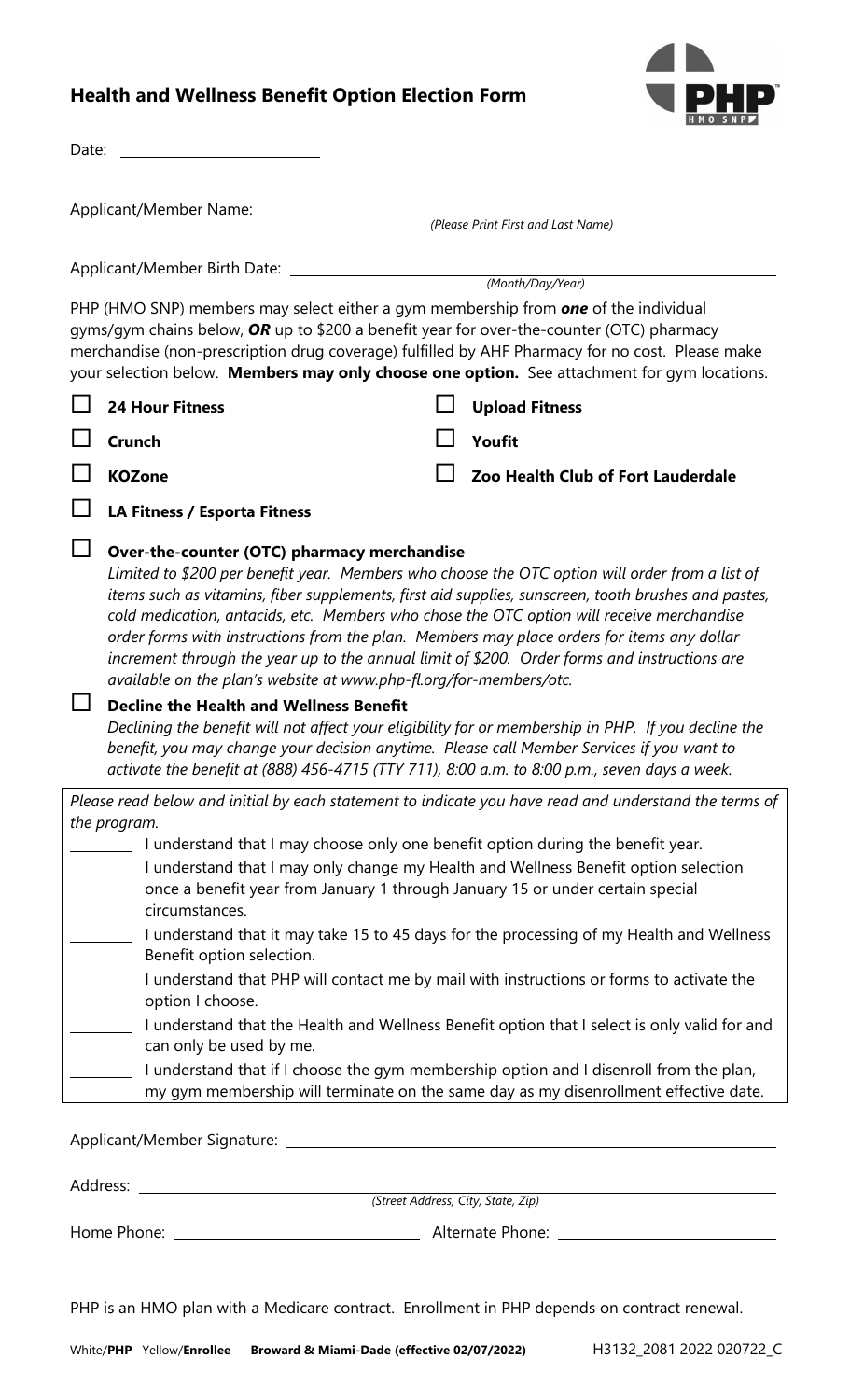

If choosing the gym membership option, please refer to the list of gym locations below to help you choose a gym or gym chain whose locations are most convenient for you. Remember, you may only choose one membership from one of these gyms/gym chains. You may only change your benefit option selection, i.e., change gym/gym chain memberships, change from the OTC merchandise option to a gym membership, or change from a gym membership to the OTC merchandise option, once a benefit year from January 1 through January 15. If you need more information about these gyms/gym chains or their locations below, please visit their websites or call.



3120 Oakwood Blvd Hollywood, FL 33020 Tel: (954) 862-6948

3708 W. Oakland Park Blvd. Lauderdale Lakes, FL 33311 Tel: (954) 414-9719

3133 N. State Rd. 7 Margate, FL 33063 Tel: (954) 601-1999

7346 W. McNab Rd. North Lauderdale, FL 33068 Tel: (954) 580-6022

959 E. Commercial Blvd. Oakland Park, FL 33334 Tel: (954) 414-1870

9057 Taft St. Pembroke Pines, FL 33024 Tel: (954) 374-0800

10840 Pines Blvd. Pembroke Pines, FL 33026 Tel: (954) 874-2343

401 S. Federal Hwy. Pompano Beach, FL 33062 Tel: (954) 580-1400

3555 N. Federal Hwy. Pompano Beach, FL 33064 Tel: (954) 642-5600

2101 N. University Dr. Sunrise, FL 33322 Tel: (954) 742-9100

15451 SW 13th Ln. Sunrise, FL 33326 Tel: (954) 915-0080

## **Miami-Dade County**

3015 Grand Ave. #311 Coconut Grove, FL 33133 Tel: (786) 534-0273

5348 W 16th Ave Hialeah, FL 33012 Tel: (305) 362-2155

8311 W. Flagler St. Miami, FL 33126 Tel: (786) 380-4928

553 NE 79th St. Miami, FL 33138 Tel: (786) 292-0680

PHP is an HMO plan with a Medicare contract. Enrollment in PHP depends on contract renewal.